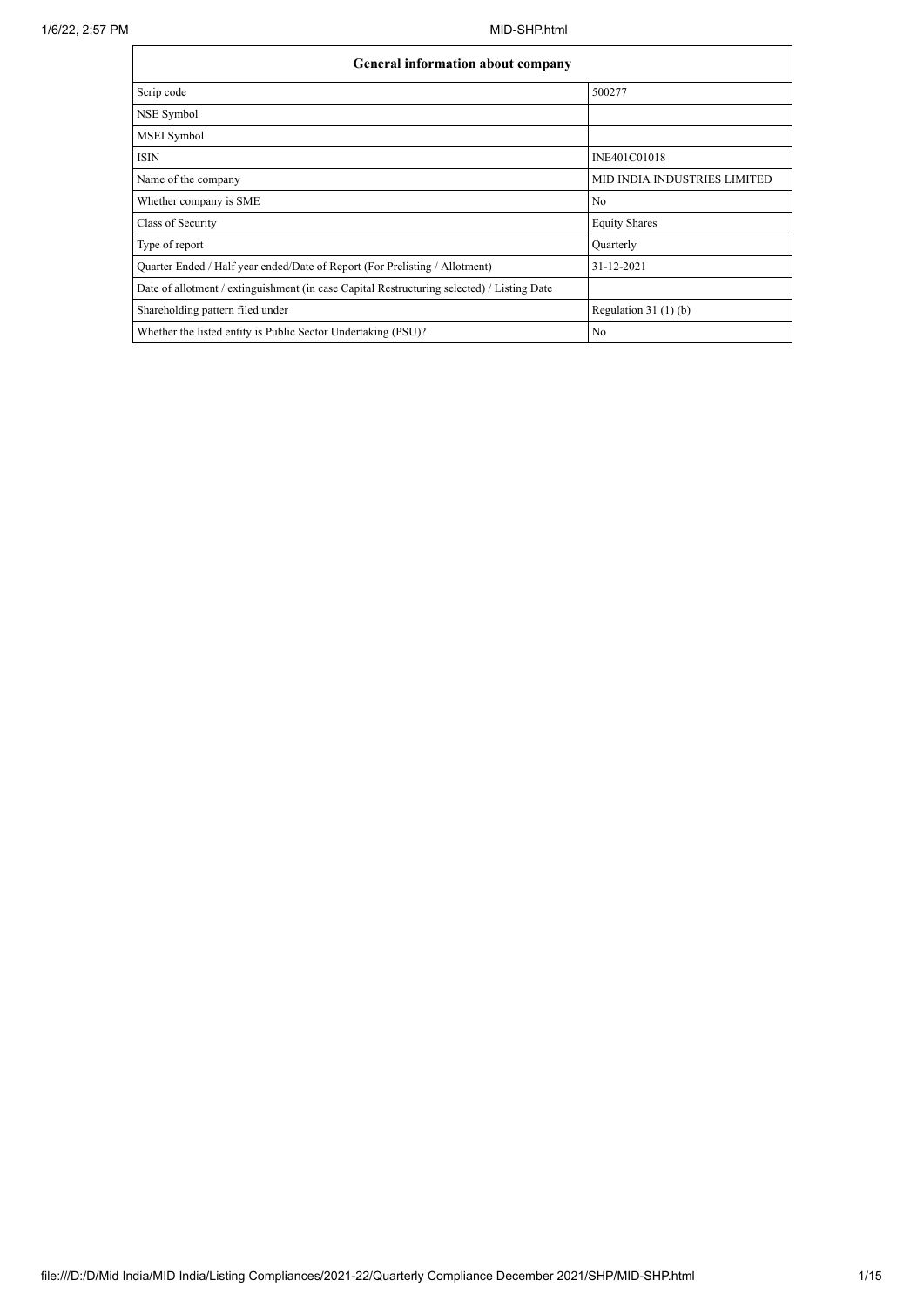|            | <b>Declaration</b>                                                                        |                |                                |                       |                             |  |  |  |  |  |  |
|------------|-------------------------------------------------------------------------------------------|----------------|--------------------------------|-----------------------|-----------------------------|--|--|--|--|--|--|
| Sr.<br>No. | Particular                                                                                | Yes/No         | Promoter and<br>Promoter Group | Public<br>shareholder | Non Promoter-<br>Non Public |  |  |  |  |  |  |
|            | Whether the Listed Entity has issued any partly paid up shares?                           | No             | N <sub>0</sub>                 | N <sub>0</sub>        | No                          |  |  |  |  |  |  |
| 2          | Whether the Listed Entity has issued any Convertible Securities                           | N <sub>o</sub> | No                             | N <sub>0</sub>        | No                          |  |  |  |  |  |  |
| 3          | Whether the Listed Entity has issued any Warrants?                                        | N <sub>o</sub> | N <sub>0</sub>                 | N <sub>0</sub>        | No                          |  |  |  |  |  |  |
| 4          | Whether the Listed Entity has any shares against which<br>depository receipts are issued? | N <sub>0</sub> | N <sub>0</sub>                 | N <sub>0</sub>        | N <sub>0</sub>              |  |  |  |  |  |  |
| 5          | Whether the Listed Entity has any shares in locked-in?                                    | N <sub>o</sub> | N <sub>0</sub>                 | N <sub>0</sub>        | No                          |  |  |  |  |  |  |
| 6          | Whether any shares held by promoters are pledge or otherwise<br>encumbered?               | N <sub>o</sub> | No                             |                       |                             |  |  |  |  |  |  |
|            | Whether company has equity shares with differential voting<br>rights?                     | No             | No                             | N <sub>0</sub>        | N <sub>0</sub>              |  |  |  |  |  |  |
| 8          | Whether the listed entity has any significant beneficial owner?                           | Yes            |                                |                       |                             |  |  |  |  |  |  |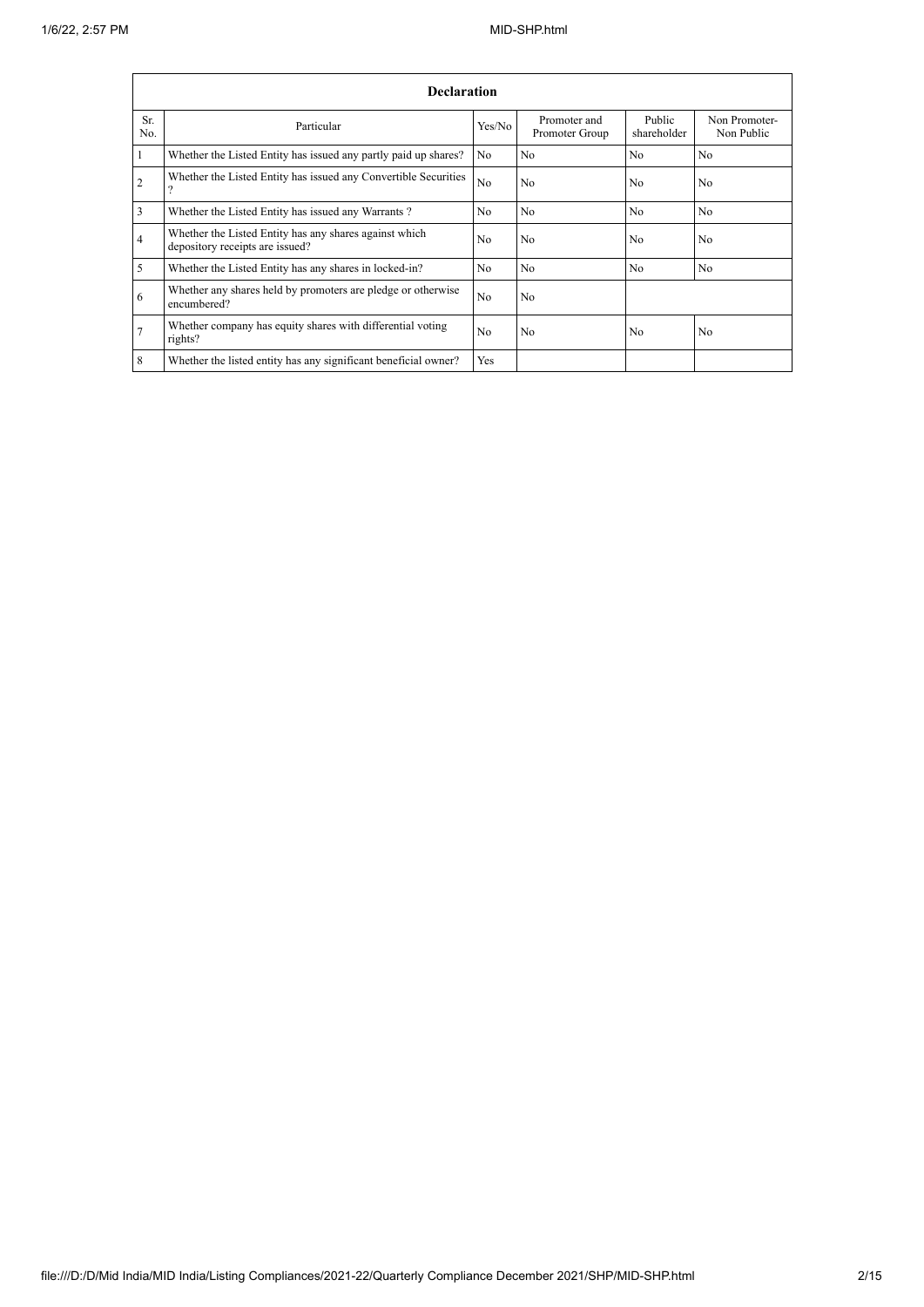|                   | Table I - Summary Statement holding of specified securities |                                  |                                                            |                             |                          |                                                                    |                                                                              |                                                                  |               |          |                                   |  |
|-------------------|-------------------------------------------------------------|----------------------------------|------------------------------------------------------------|-----------------------------|--------------------------|--------------------------------------------------------------------|------------------------------------------------------------------------------|------------------------------------------------------------------|---------------|----------|-----------------------------------|--|
| Category<br>$($ I | Category<br>of<br>shareholder<br>(II)                       | Nos. Of<br>shareholders<br>(III) | No. of<br>fully paid<br>up equity<br>shares<br>held $(IV)$ | No. Of<br>Partly<br>paid-up | No. Of<br>shares         | Total nos.<br>shares<br>held (VII)<br>$= (IV) +$<br>$(V)$ + $(VI)$ | Shareholding as a<br>% of total no. of<br>shares (calculated<br>as per SCRR, | Number of Voting Rights held in each<br>class of securities (IX) |               |          |                                   |  |
|                   |                                                             |                                  |                                                            | equity                      | underlying<br>Depository |                                                                    |                                                                              | No of Voting (XIV) Rights                                        |               |          | Total as a<br>$%$ of<br>$(A+B+C)$ |  |
|                   |                                                             |                                  |                                                            | shares<br>held<br>(V)       | Receipts<br>(VI)         |                                                                    | 1957) (VIII) As a<br>% of $(A+B+C2)$                                         | Class eg:<br>X                                                   | Class<br>eg:y | Total    |                                   |  |
| (A)               | Promoter<br>&<br>Promoter<br>Group                          | 12                               | 8298454                                                    |                             |                          | 8298454                                                            | 50.91                                                                        | 8298454                                                          |               | 8298454  | 50.91                             |  |
| (B)               | Public                                                      | 15781                            | 8001546                                                    |                             |                          | 8001546                                                            | 49.09                                                                        | 8001546                                                          |               | 8001546  | 49.09                             |  |
| (C)               | Non<br>Promoter-<br>Non Public                              |                                  |                                                            |                             |                          |                                                                    |                                                                              |                                                                  |               |          |                                   |  |
| (C1)              | <b>Shares</b><br>underlying<br><b>DRs</b>                   |                                  |                                                            |                             |                          |                                                                    |                                                                              |                                                                  |               |          |                                   |  |
| (C2)              | Shares held<br>by<br>Employee<br>Trusts                     |                                  |                                                            |                             |                          |                                                                    |                                                                              |                                                                  |               |          |                                   |  |
|                   | Total                                                       | 15793                            | 16300000                                                   |                             |                          | 16300000                                                           | 100                                                                          | 16300000                                                         |               | 16300000 | 100                               |  |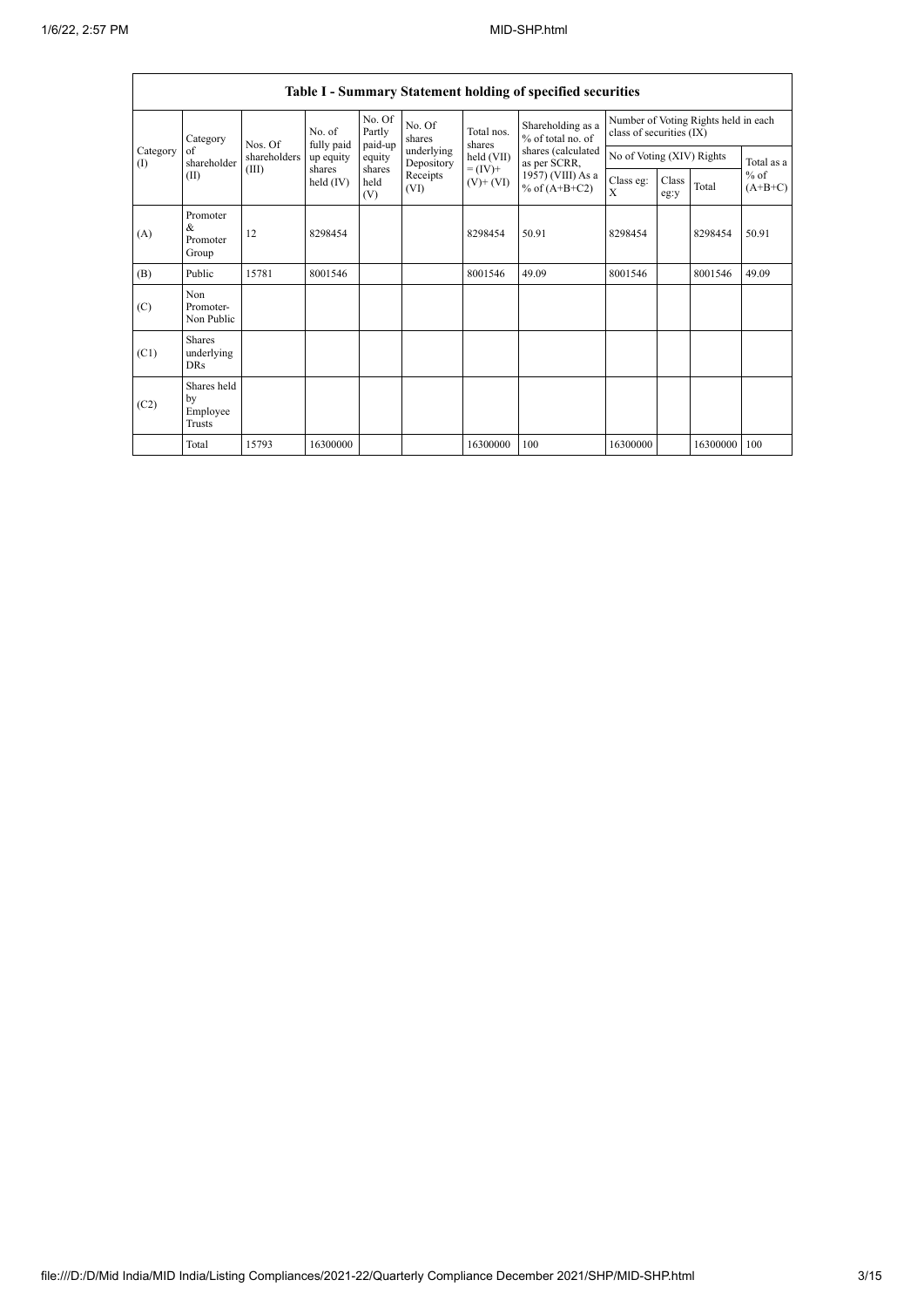| Category<br>( | Category<br>of<br>shareholder<br>(II)     | No. Of<br>Shares<br>Underlying<br>Outstanding<br>convertible<br>securities<br>(X) | No. of<br>Shares<br>Underlying<br>Outstanding<br>Warrants<br>$(X_i)$ | No. Of Shares<br>Underlying<br>Outstanding<br>convertible<br>securities and<br>No. Of<br>Warrants (Xi)<br>(a) | Shareholding, as a %<br>assuming full<br>conversion of<br>convertible securities (<br>as a percentage of<br>diluted share capital)<br>$(XI)=(VII)+(X)$ As a %<br>of $(A+B+C2)$ | Number of<br>Locked in<br>shares (XII) |                                                        | Number of<br><b>Shares</b><br>pledged or<br>otherwise<br>encumbered<br>(XIII) |                                                  | Number of<br>equity shares<br>held in |
|---------------|-------------------------------------------|-----------------------------------------------------------------------------------|----------------------------------------------------------------------|---------------------------------------------------------------------------------------------------------------|--------------------------------------------------------------------------------------------------------------------------------------------------------------------------------|----------------------------------------|--------------------------------------------------------|-------------------------------------------------------------------------------|--------------------------------------------------|---------------------------------------|
|               |                                           |                                                                                   |                                                                      |                                                                                                               |                                                                                                                                                                                | No.<br>(a)                             | As a<br>$%$ of<br>total<br>Shares $(a)$<br>held<br>(b) | No.                                                                           | As a<br>$%$ of<br>total<br>Shares<br>held<br>(b) | dematerialized<br>form $(XIV)$        |
| (A)           | Promoter<br>&<br>Promoter<br>Group        |                                                                                   |                                                                      |                                                                                                               | 50.91                                                                                                                                                                          |                                        |                                                        |                                                                               |                                                  | 8298454                               |
| (B)           | Public                                    |                                                                                   |                                                                      |                                                                                                               | 49.09                                                                                                                                                                          |                                        |                                                        |                                                                               |                                                  | 2539676                               |
| (C)           | Non<br>Promoter-<br>Non Public            |                                                                                   |                                                                      |                                                                                                               |                                                                                                                                                                                |                                        |                                                        |                                                                               |                                                  |                                       |
| (C1)          | <b>Shares</b><br>underlying<br><b>DRs</b> |                                                                                   |                                                                      |                                                                                                               |                                                                                                                                                                                |                                        |                                                        |                                                                               |                                                  |                                       |
| (C2)          | Shares held<br>by<br>Employee<br>Trusts   |                                                                                   |                                                                      |                                                                                                               |                                                                                                                                                                                |                                        |                                                        |                                                                               |                                                  |                                       |
|               | Total                                     |                                                                                   |                                                                      |                                                                                                               | 100                                                                                                                                                                            |                                        |                                                        |                                                                               |                                                  | 10838130                              |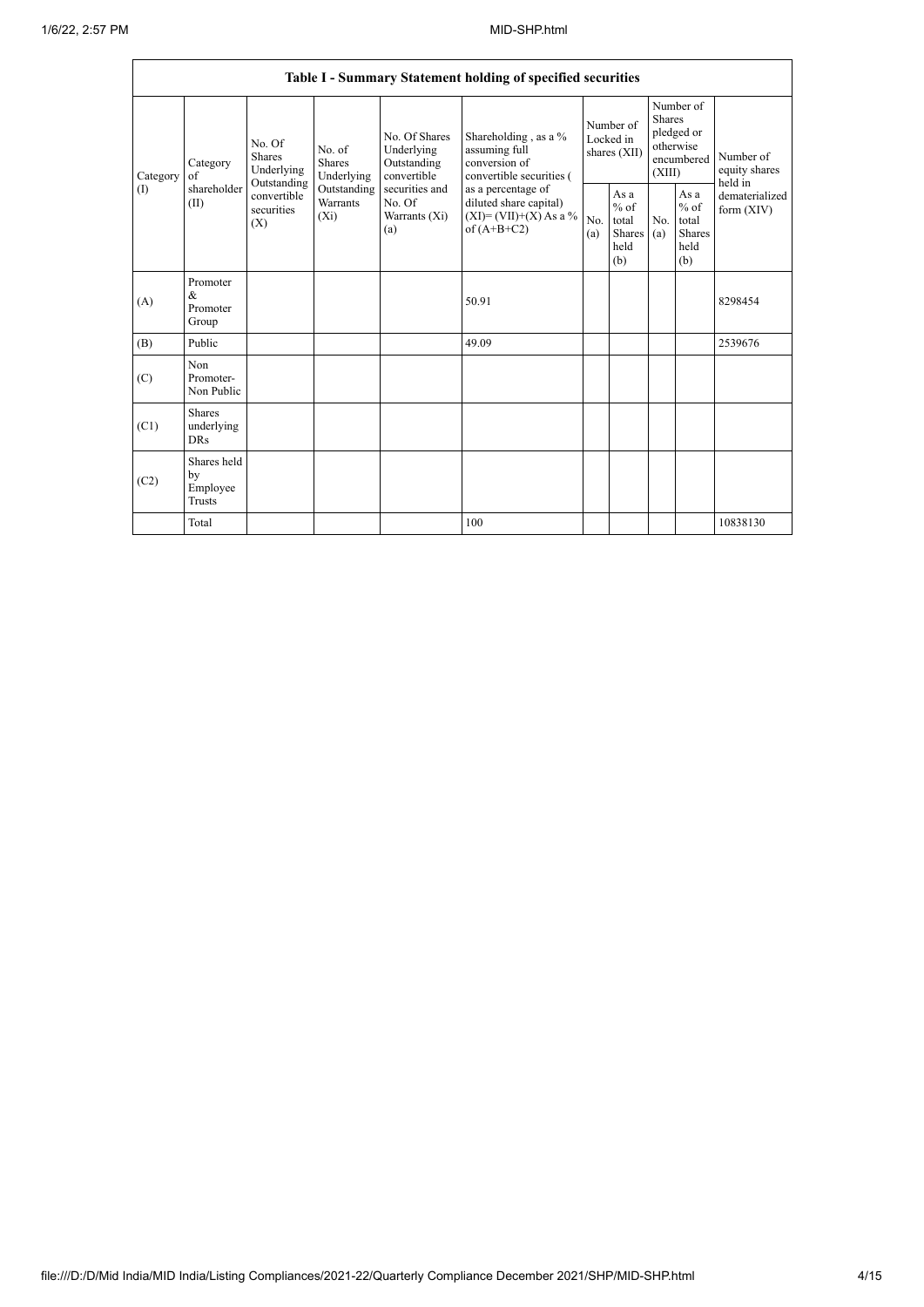|                                                                                                | Table II - Statement showing shareholding pattern of the Promoter and Promoter Group                                   |                                  |                                             |                                 |                                    |                             |                                                       |                           |               |                                      |                           |  |
|------------------------------------------------------------------------------------------------|------------------------------------------------------------------------------------------------------------------------|----------------------------------|---------------------------------------------|---------------------------------|------------------------------------|-----------------------------|-------------------------------------------------------|---------------------------|---------------|--------------------------------------|---------------------------|--|
|                                                                                                |                                                                                                                        |                                  |                                             | No.<br>Of                       | No. Of                             | Total nos.                  | Shareholding<br>as a % of                             | class of securities (IX)  |               | Number of Voting Rights held in each |                           |  |
| Sr.                                                                                            | Category &<br>Name of the                                                                                              | Nos. Of<br>shareholders<br>(III) | No. of<br>fully paid<br>up equity<br>shares | Partly<br>paid-<br>up           | shares<br>underlying<br>Depository | shares<br>held<br>$(VII) =$ | total no. of<br>shares<br>(calculated as<br>per SCRR, | No of Voting (XIV) Rights |               |                                      | Total<br>as a %<br>of     |  |
|                                                                                                | Shareholders (I)                                                                                                       |                                  | held $(IV)$                                 | equity<br>shares<br>held<br>(V) | Receipts<br>(VI)                   | $(IV)+$<br>$(V)$ + $(VI)$   | 1957) (VIII)<br>As a % of<br>$(A+B+C2)$               | Class eg:<br>X            | Class<br>eg:y | Total                                | Total<br>Voting<br>rights |  |
| A                                                                                              | Table II - Statement showing shareholding pattern of the Promoter and Promoter Group                                   |                                  |                                             |                                 |                                    |                             |                                                       |                           |               |                                      |                           |  |
| (1)                                                                                            | Indian                                                                                                                 |                                  |                                             |                                 |                                    |                             |                                                       |                           |               |                                      |                           |  |
| (a)                                                                                            | Individuals/Hindu<br>undivided Family                                                                                  | 11                               | 7725454                                     |                                 |                                    | 7725454                     | 47.4                                                  | 7725454                   |               | 7725454                              | 47.4                      |  |
| (d)                                                                                            | Any Other<br>(specify)                                                                                                 | $\mathbf{1}$                     | 573000                                      |                                 |                                    | 573000                      | 3.52                                                  | 573000                    |               | 573000                               | 3.52                      |  |
| Sub-Total<br>(A)(1)                                                                            |                                                                                                                        | 12                               | 8298454                                     |                                 |                                    | 8298454                     | 50.91                                                 | 8298454                   |               | 8298454                              | 50.91                     |  |
| (2)                                                                                            | Foreign                                                                                                                |                                  |                                             |                                 |                                    |                             |                                                       |                           |               |                                      |                           |  |
| Total<br>Shareholding<br>of Promoter<br>and<br>Promoter<br>Group $(A)=$<br>$(A)(1)+(A)$<br>(2) |                                                                                                                        | 12                               | 8298454                                     |                                 |                                    | 8298454                     | 50.91                                                 | 8298454                   |               | 8298454                              | 50.91                     |  |
| B                                                                                              | Table III - Statement showing shareholding pattern of the Public shareholder                                           |                                  |                                             |                                 |                                    |                             |                                                       |                           |               |                                      |                           |  |
| (1)                                                                                            | Institutions                                                                                                           |                                  |                                             |                                 |                                    |                             |                                                       |                           |               |                                      |                           |  |
| (f)                                                                                            | Financial<br>Institutions/<br>Banks                                                                                    | 3                                | 40800                                       |                                 |                                    | 40800                       | 0.25                                                  | 40800                     |               | 40800                                | 0.25                      |  |
| Sub-Total<br>(B)(1)                                                                            |                                                                                                                        | 3                                | 40800                                       |                                 |                                    | 40800                       | 0.25                                                  | 40800                     |               | 40800                                | 0.25                      |  |
| (3)                                                                                            | Non-institutions                                                                                                       |                                  |                                             |                                 |                                    |                             |                                                       |                           |               |                                      |                           |  |
| (a(i))                                                                                         | Individuals -<br>i.Individual<br>shareholders<br>holding nominal<br>share capital up<br>to Rs. 2 lakhs.                | 14722                            | 5560080                                     |                                 |                                    | 5560080                     | 34.11                                                 | 5560080                   |               | 5560080                              | 34.11                     |  |
| (a(ii))                                                                                        | Individuals - ii.<br>Individual<br>shareholders<br>holding nominal 22<br>share capital in<br>excess of Rs. 2<br>lakhs. |                                  | 1014607                                     |                                 |                                    | 1014607                     | 6.22                                                  | 1014607                   |               | 1014607                              | 6.22                      |  |
| (e)                                                                                            | Any Other<br>(specify)                                                                                                 | 1034                             | 1386059                                     |                                 |                                    | 1386059                     | 8.5                                                   | 1386059                   |               | 1386059                              | 8.5                       |  |
| Sub-Total<br>(B)(3)                                                                            |                                                                                                                        | 15778                            | 7960746                                     |                                 |                                    | 7960746                     | 48.84                                                 | 7960746                   |               | 7960746                              | 48.84                     |  |
| <b>Total Public</b><br>Shareholding<br>$(B)=(B)(1)+$<br>$(B)(2)+(B)$<br>(3)                    |                                                                                                                        | 15781                            | 8001546                                     |                                 |                                    | 8001546                     | 49.09                                                 | 8001546                   |               | 8001546                              | 49.09                     |  |
| $\mathbf C$                                                                                    | Table IV - Statement showing shareholding pattern of the Non Promoter- Non Public shareholder                          |                                  |                                             |                                 |                                    |                             |                                                       |                           |               |                                      |                           |  |
| Total (<br>$A+B+C2$ )                                                                          |                                                                                                                        | 15793                            | 16300000                                    |                                 |                                    | 16300000                    | 100                                                   | 16300000                  |               | 16300000                             | 100                       |  |
| Total<br>$(A+B+C)$                                                                             |                                                                                                                        | 15793                            | 16300000                                    |                                 |                                    | 16300000                    | 100                                                   | 16300000                  |               | 16300000                             | 100                       |  |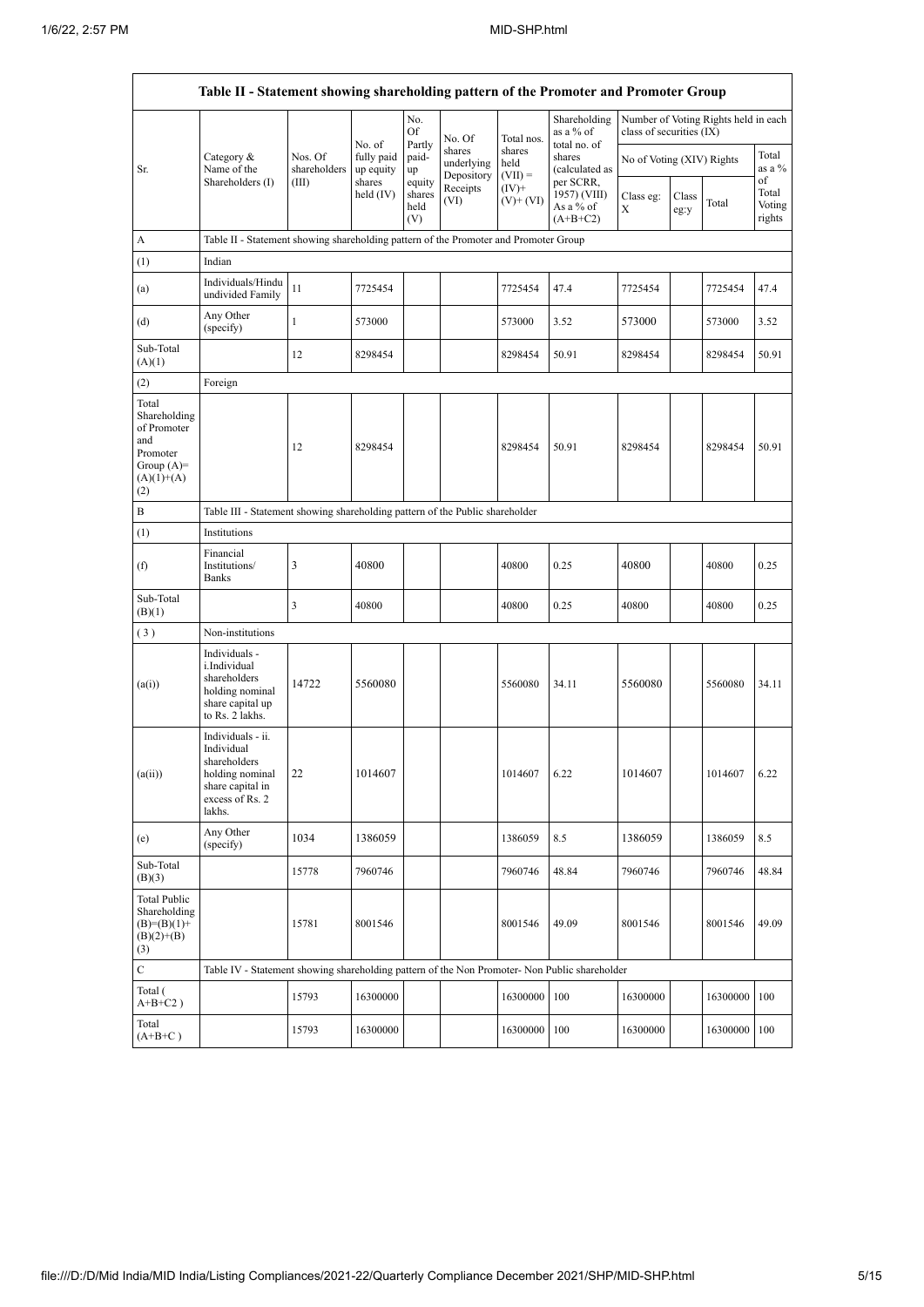r

|                                                                                         | Table II - Statement showing shareholding pattern of the Promoter and Promoter Group |                                                                                      |                                                                 |                                                                                                                      |            |                                                  |                                                                  |                                       |                                           |  |  |  |
|-----------------------------------------------------------------------------------------|--------------------------------------------------------------------------------------|--------------------------------------------------------------------------------------|-----------------------------------------------------------------|----------------------------------------------------------------------------------------------------------------------|------------|--------------------------------------------------|------------------------------------------------------------------|---------------------------------------|-------------------------------------------|--|--|--|
|                                                                                         | No. Of<br><b>Shares</b><br>Underlying                                                | No. of<br>Shares                                                                     | No. Of Shares<br>Underlying<br>Outstanding                      | Shareholding, as a %<br>assuming full<br>conversion of                                                               |            | Number of<br>Locked in<br>shares (XII)           | Number of Shares<br>pledged or<br>otherwise<br>encumbered (XIII) |                                       | Number of<br>equity shares                |  |  |  |
| Sr.                                                                                     | Outstanding<br>convertible<br>securities<br>(X)                                      | Underlying<br>Outstanding<br>Warrants<br>$(X_i)$                                     | convertible<br>securities and<br>No. Of<br>Warrants (Xi)<br>(a) | convertible securities (<br>as a percentage of<br>diluted share capital)<br>$(XI)=(VII)+(X) As a$<br>% of $(A+B+C2)$ | No.<br>(a) | As a<br>$%$ of<br>total<br>Shares<br>held<br>(b) | No.<br>(a)                                                       | As a % of total<br>Shares held<br>(b) | held in<br>dematerialized<br>form $(XIV)$ |  |  |  |
| А                                                                                       |                                                                                      | Table II - Statement showing shareholding pattern of the Promoter and Promoter Group |                                                                 |                                                                                                                      |            |                                                  |                                                                  |                                       |                                           |  |  |  |
| (1)                                                                                     | Indian                                                                               |                                                                                      |                                                                 |                                                                                                                      |            |                                                  |                                                                  |                                       |                                           |  |  |  |
| (a)                                                                                     |                                                                                      |                                                                                      |                                                                 | 47.4                                                                                                                 |            |                                                  |                                                                  |                                       | 7725454                                   |  |  |  |
| (d)                                                                                     |                                                                                      |                                                                                      |                                                                 | 3.52                                                                                                                 |            |                                                  |                                                                  |                                       | 573000                                    |  |  |  |
| Sub-Total (A)<br>(1)                                                                    |                                                                                      |                                                                                      |                                                                 | 50.91                                                                                                                |            |                                                  |                                                                  |                                       | 8298454                                   |  |  |  |
| (2)                                                                                     | Foreign                                                                              |                                                                                      |                                                                 |                                                                                                                      |            |                                                  |                                                                  |                                       |                                           |  |  |  |
| Total<br>Shareholding<br>of Promoter<br>and Promoter<br>Group $(A)=$<br>$(A)(1)+(A)(2)$ |                                                                                      |                                                                                      |                                                                 | 50.91                                                                                                                |            |                                                  |                                                                  |                                       | 8298454                                   |  |  |  |
| B                                                                                       |                                                                                      | Table III - Statement showing shareholding pattern of the Public shareholder         |                                                                 |                                                                                                                      |            |                                                  |                                                                  |                                       |                                           |  |  |  |
| (1)                                                                                     | Institutions                                                                         |                                                                                      |                                                                 |                                                                                                                      |            |                                                  |                                                                  |                                       |                                           |  |  |  |
| (f)                                                                                     |                                                                                      |                                                                                      |                                                                 | 0.25                                                                                                                 |            |                                                  |                                                                  |                                       | 200                                       |  |  |  |
| Sub-Total (B)<br>(1)                                                                    |                                                                                      |                                                                                      |                                                                 | 0.25                                                                                                                 |            |                                                  |                                                                  |                                       | 200                                       |  |  |  |
| (3)                                                                                     | Non-institutions                                                                     |                                                                                      |                                                                 |                                                                                                                      |            |                                                  |                                                                  |                                       |                                           |  |  |  |
| (a(i))                                                                                  |                                                                                      |                                                                                      |                                                                 | 34.11                                                                                                                |            |                                                  |                                                                  |                                       | 1616210                                   |  |  |  |
| (a(ii))                                                                                 |                                                                                      |                                                                                      |                                                                 | 6.22                                                                                                                 |            |                                                  |                                                                  |                                       | 546107                                    |  |  |  |
| (e)                                                                                     |                                                                                      |                                                                                      |                                                                 | 8.5                                                                                                                  |            |                                                  |                                                                  |                                       | 377159                                    |  |  |  |
| Sub-Total (B)<br>(3)                                                                    |                                                                                      |                                                                                      |                                                                 | 48.84                                                                                                                |            |                                                  |                                                                  |                                       | 2539476                                   |  |  |  |
| Total Public<br>Shareholding<br>$(B)=(B)(1)+$<br>$(B)(2)+(B)(3)$                        |                                                                                      |                                                                                      |                                                                 | 49.09                                                                                                                |            |                                                  |                                                                  |                                       | 2539676                                   |  |  |  |
| ${\bf C}$                                                                               |                                                                                      |                                                                                      |                                                                 | Table IV - Statement showing shareholding pattern of the Non Promoter- Non Public shareholder                        |            |                                                  |                                                                  |                                       |                                           |  |  |  |
| Total (<br>$A+B+C2$ )                                                                   |                                                                                      |                                                                                      |                                                                 | 100                                                                                                                  |            |                                                  |                                                                  |                                       | 10838130                                  |  |  |  |
| Total<br>$(A+B+C)$                                                                      |                                                                                      |                                                                                      |                                                                 | 100                                                                                                                  |            |                                                  |                                                                  |                                       | 10838130                                  |  |  |  |
|                                                                                         | Textual<br>Disclosure of notes on shareholding pattern<br>Information(1)             |                                                                                      |                                                                 |                                                                                                                      |            |                                                  |                                                                  |                                       |                                           |  |  |  |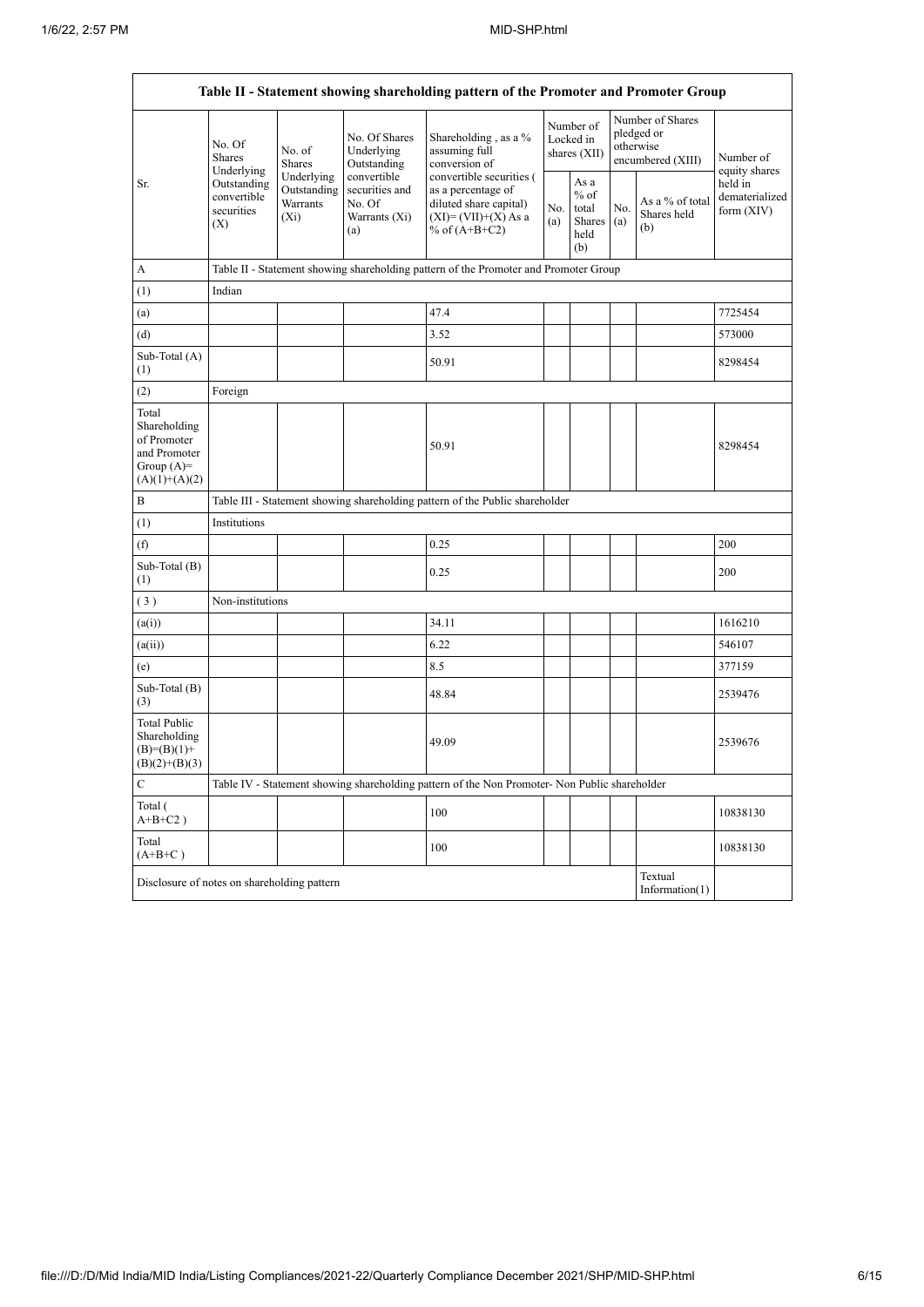| <b>Text Block</b>     |                                                                                                                                                                                                                                                                                                                                                                                                                                                                                                                                                    |  |  |  |  |  |  |
|-----------------------|----------------------------------------------------------------------------------------------------------------------------------------------------------------------------------------------------------------------------------------------------------------------------------------------------------------------------------------------------------------------------------------------------------------------------------------------------------------------------------------------------------------------------------------------------|--|--|--|--|--|--|
| Textual Information() | The name of Promoter MID INDIA INTERNATIONAL LIMITED has been deleted from the list of<br>promoter & promoter group of the company from the end of quarter June 2021. Since Registrar of<br>Companies Madhya Pradesh has struck off the name of Company MID INDIA<br>INTERNATIONALLIMITED from the register of companies and the said Company has been dissolved.<br>Therefore midindiaInternational is no more in exist and ceased from promoter group. Further at present<br>there is no holding in the name of Mid India International Limited. |  |  |  |  |  |  |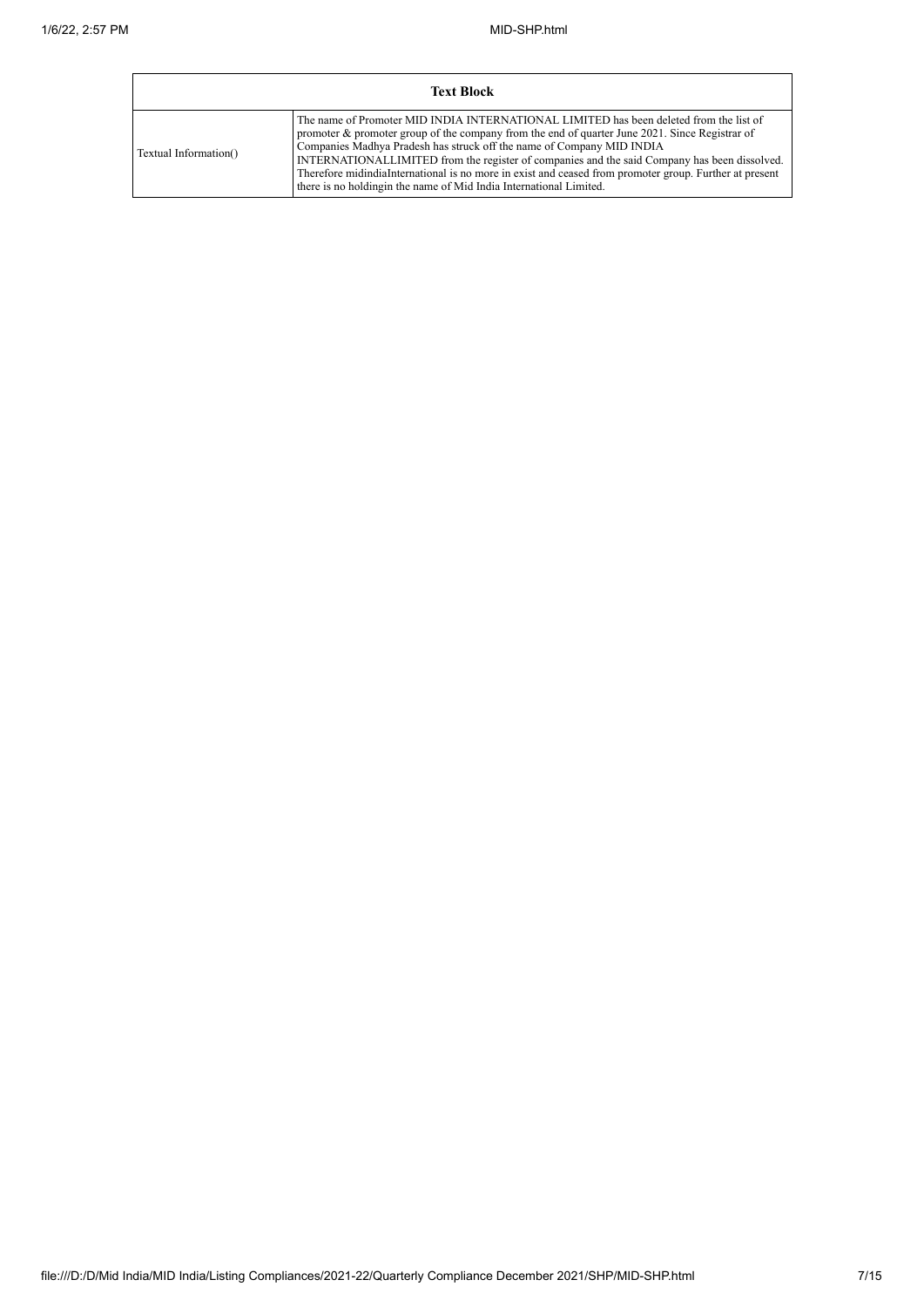|                                                                                                                                                                                            | Individuals/Hindu undivided Family                                       |                                    |                                               |                                     |                                   |                           |                                     |  |  |  |  |
|--------------------------------------------------------------------------------------------------------------------------------------------------------------------------------------------|--------------------------------------------------------------------------|------------------------------------|-----------------------------------------------|-------------------------------------|-----------------------------------|---------------------------|-------------------------------------|--|--|--|--|
| Searial No.                                                                                                                                                                                | $\mathbf{1}$                                                             | $\boldsymbol{2}$                   | $\mathfrak{Z}$                                | $\overline{4}$                      | 5                                 | 6                         | $\overline{7}$                      |  |  |  |  |
| Name of the<br>Shareholders (I)                                                                                                                                                            | <b>RANCHOD</b><br><b>PRASAD</b><br>LAXMI<br><b>NARAYAN</b><br><b>HUF</b> | <b>PRADEEP</b><br><b>GANEDIWAL</b> | <b>RANCHHOD</b><br>PRASAD<br><b>GANEDIWAL</b> | <b>PRADYUMN</b><br><b>GANEDIWAL</b> | <b>INDIRA</b><br><b>GANEDIWAL</b> | PRITI<br><b>GANEDIWAL</b> | SUSHILA<br>DEVI<br><b>GANEDIWAL</b> |  |  |  |  |
| PAN $(II)$                                                                                                                                                                                 | AADHR2968B                                                               | ADYPG5554A                         | ADYPG5552G                                    | ADZPG5967A                          | AHEPG1089L                        | AEPPG8597R                | ADYPG5553H                          |  |  |  |  |
| No. of fully paid<br>up equity shares<br>held $(IV)$                                                                                                                                       | 3757300                                                                  | 1795000                            | 906126                                        | 789130                              | 300000                            | 95000                     | 50000                               |  |  |  |  |
| No. Of Partly paid-<br>up equity shares<br>held(V)                                                                                                                                         |                                                                          |                                    |                                               |                                     |                                   |                           |                                     |  |  |  |  |
| No. Of shares<br>underlying<br>Depository<br>Receipts (VI)                                                                                                                                 |                                                                          |                                    |                                               |                                     |                                   |                           |                                     |  |  |  |  |
| Total nos. shares<br>held $(VII) = (IV) +$<br>$(V)$ + $(VI)$                                                                                                                               | 3757300                                                                  | 1795000                            | 906126                                        | 789130                              | 300000                            | 95000                     | 50000                               |  |  |  |  |
| Shareholding as a<br>% of total no. of<br>shares (calculated<br>as per SCRR,<br>1957) (VIII) As a<br>% of $(A+B+C2)$                                                                       | 23.05                                                                    | 11.01                              | 5.56                                          | 4.84                                | 1.84                              | 0.58                      | 0.31                                |  |  |  |  |
| Number of Voting Rights held in each class of securities (IX)                                                                                                                              |                                                                          |                                    |                                               |                                     |                                   |                           |                                     |  |  |  |  |
| Class eg: $X$                                                                                                                                                                              | 3757300                                                                  | 1795000                            | 906126                                        | 789130                              | 300000                            | 95000                     | 50000                               |  |  |  |  |
| Class eg:y                                                                                                                                                                                 |                                                                          |                                    |                                               |                                     |                                   |                           |                                     |  |  |  |  |
| Total                                                                                                                                                                                      | 3757300                                                                  | 1795000                            | 906126                                        | 789130                              | 300000                            | 95000                     | 50000                               |  |  |  |  |
| Total as a % of<br>Total Voting rights                                                                                                                                                     | 23.05                                                                    | 11.01                              | 5.56                                          | 4.84                                | 1.84                              | 0.58                      | 0.31                                |  |  |  |  |
| No. Of Shares<br>Underlying<br>Outstanding<br>convertible<br>securities $(X)$                                                                                                              |                                                                          |                                    |                                               |                                     |                                   |                           |                                     |  |  |  |  |
| No. of Shares<br>Underlying<br>Outstanding<br>Warrants (Xi)                                                                                                                                |                                                                          |                                    |                                               |                                     |                                   |                           |                                     |  |  |  |  |
| No. Of Shares<br>Underlying<br>Outstanding<br>convertible<br>securities and No.<br>Of Warrants (Xi)<br>(a)                                                                                 |                                                                          |                                    |                                               |                                     |                                   |                           |                                     |  |  |  |  |
| Shareholding, as a<br>% assuming full<br>conversion of<br>convertible<br>securities (as a<br>percentage of<br>diluted share<br>capital) $(XI)=$<br>$(VII)+(Xi)(a) As a$<br>% of $(A+B+C2)$ | 23.05                                                                    | 11.01                              | 5.56                                          | 4.84                                | 1.84                              | 0.58                      | 0.31                                |  |  |  |  |
| Number of Locked in shares (XII)                                                                                                                                                           |                                                                          |                                    |                                               |                                     |                                   |                           |                                     |  |  |  |  |
| No. (a)                                                                                                                                                                                    |                                                                          |                                    |                                               |                                     |                                   |                           |                                     |  |  |  |  |
| As a % of total<br>Shares held (b)                                                                                                                                                         |                                                                          |                                    |                                               |                                     |                                   |                           |                                     |  |  |  |  |
| Number of Shares pledged or otherwise encumbered (XIII)                                                                                                                                    |                                                                          |                                    |                                               |                                     |                                   |                           |                                     |  |  |  |  |
| No. (a)                                                                                                                                                                                    |                                                                          |                                    |                                               |                                     |                                   |                           |                                     |  |  |  |  |
| As a % of total<br>Shares held (b)                                                                                                                                                         |                                                                          |                                    |                                               |                                     |                                   |                           |                                     |  |  |  |  |
| Number of equity<br>shares held in<br>dematerialized<br>form $(XIV)$                                                                                                                       | 3757300                                                                  | 1795000                            | 906126                                        | 789130                              | 300000                            | 95000                     | 50000                               |  |  |  |  |
| Reason for not providing PAN                                                                                                                                                               |                                                                          |                                    |                                               |                                     |                                   |                           |                                     |  |  |  |  |
| Reason for not<br>providing PAN                                                                                                                                                            |                                                                          |                                    |                                               |                                     |                                   |                           |                                     |  |  |  |  |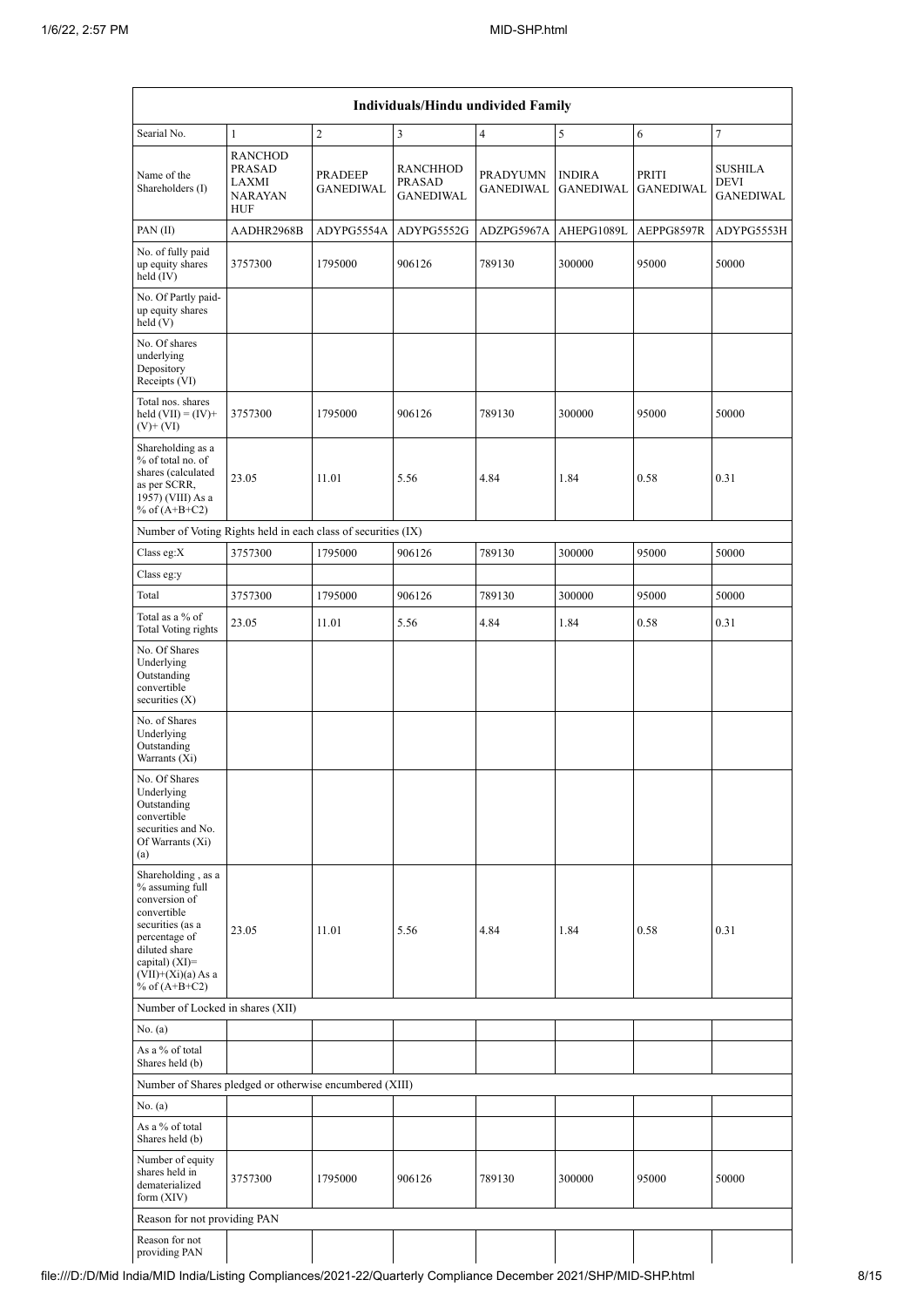|  | $\sim$ 1<br>Shareholder type | group<br>Promoter | Promoter | omoter | Promoter | .omoter<br>Grour | romoter<br>Group | Promoter<br>Group |
|--|------------------------------|-------------------|----------|--------|----------|------------------|------------------|-------------------|
|--|------------------------------|-------------------|----------|--------|----------|------------------|------------------|-------------------|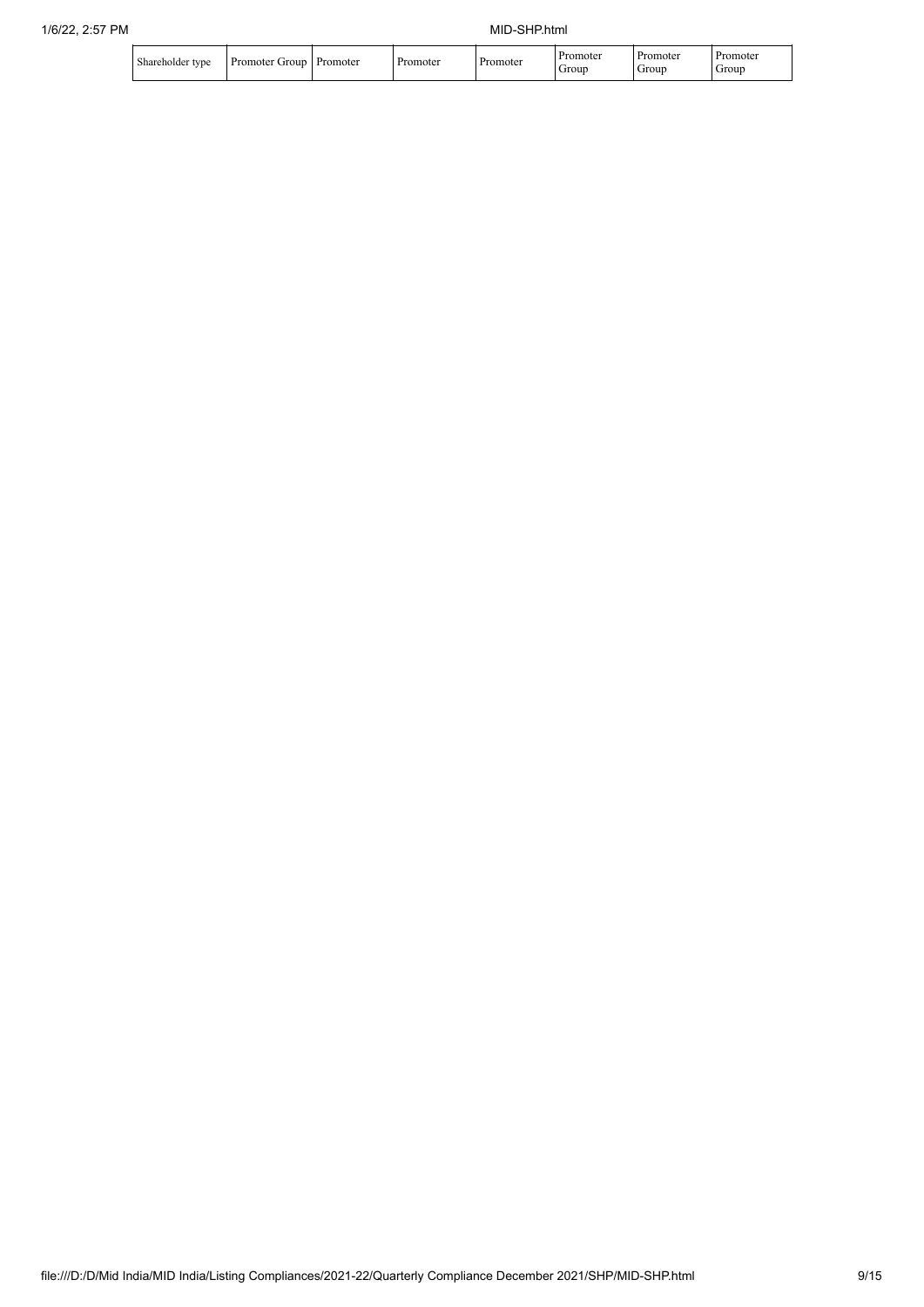| Individuals/Hindu undivided Family                                                                                                                                                         |                                 |                                                               |                                      |                               |                                     |                          |  |  |  |  |
|--------------------------------------------------------------------------------------------------------------------------------------------------------------------------------------------|---------------------------------|---------------------------------------------------------------|--------------------------------------|-------------------------------|-------------------------------------|--------------------------|--|--|--|--|
| Searial No.                                                                                                                                                                                | 8                               | 9                                                             | 10                                   | 11                            | 12                                  |                          |  |  |  |  |
| Name of the<br>Shareholders (I)                                                                                                                                                            | <b>NIRMAL</b><br><b>AGARWAL</b> | <b>KANTA BAI</b><br><b>AGRAWAL</b>                            | <b>KRISHNA DAS</b><br><b>AGRAWAL</b> | <b>RITU</b><br><b>AGRAWAL</b> | <b>SHANKAR PRASAD</b><br>MANSINGHKA | Click here to<br>go back |  |  |  |  |
| PAN(II)                                                                                                                                                                                    | ACZPA5279Q                      | ACZPA5280F                                                    | ACRPA3453E                           | AAMPA0956B                    | AAUPM4249F                          | Total                    |  |  |  |  |
| No. of fully paid<br>up equity shares<br>held (IV)                                                                                                                                         | 10600                           | 10000                                                         | 7898                                 | 4400                          | $\boldsymbol{0}$                    | 7725454                  |  |  |  |  |
| No. Of Partly paid-<br>up equity shares<br>held (V)                                                                                                                                        |                                 |                                                               |                                      |                               |                                     |                          |  |  |  |  |
| No. Of shares<br>underlying<br>Depository<br>Receipts (VI)                                                                                                                                 |                                 |                                                               |                                      |                               |                                     |                          |  |  |  |  |
| Total nos. shares<br>held $(VII) = (IV) +$<br>$(V)$ + $(VI)$                                                                                                                               | 10600                           | 10000                                                         | 7898                                 | 4400                          | $\boldsymbol{0}$                    | 7725454                  |  |  |  |  |
| Shareholding as a<br>% of total no. of<br>shares (calculated<br>as per SCRR,<br>1957) (VIII) As a<br>% of $(A+B+C2)$                                                                       | 0.07                            | 0.06                                                          | 0.05                                 | 0.03                          | $\boldsymbol{0}$                    | 47.4                     |  |  |  |  |
|                                                                                                                                                                                            |                                 | Number of Voting Rights held in each class of securities (IX) |                                      |                               |                                     |                          |  |  |  |  |
| Class eg:X                                                                                                                                                                                 | 10600                           | 10000                                                         | 7898                                 | 4400                          | $\boldsymbol{0}$                    | 7725454                  |  |  |  |  |
| Class eg:y                                                                                                                                                                                 |                                 |                                                               |                                      |                               |                                     |                          |  |  |  |  |
| Total                                                                                                                                                                                      | 10600                           | 10000                                                         | 7898                                 | 4400                          | $\boldsymbol{0}$                    | 7725454                  |  |  |  |  |
| Total as a % of<br>Total Voting rights                                                                                                                                                     | 0.07                            | 0.06                                                          | 0.05                                 | 0.03                          | $\boldsymbol{0}$                    | 47.4                     |  |  |  |  |
| No. Of Shares<br>Underlying<br>Outstanding<br>convertible<br>securities $(X)$                                                                                                              |                                 |                                                               |                                      |                               |                                     |                          |  |  |  |  |
| No. of Shares<br>Underlying<br>Outstanding<br>Warrants (Xi)                                                                                                                                |                                 |                                                               |                                      |                               |                                     |                          |  |  |  |  |
| No. Of Shares<br>Underlying<br>Outstanding<br>convertible<br>securities and No.<br>Of Warrants (Xi)<br>(a)                                                                                 |                                 |                                                               |                                      |                               |                                     |                          |  |  |  |  |
| Shareholding, as a<br>% assuming full<br>conversion of<br>convertible<br>securities (as a<br>percentage of<br>diluted share<br>capital) $(XI)=$<br>$(VII)+(Xi)(a) As a$<br>% of $(A+B+C2)$ | 0.07                            | 0.06                                                          | 0.05                                 | 0.03                          | $\boldsymbol{0}$                    | 47.4                     |  |  |  |  |
| Number of Locked in shares (XII)                                                                                                                                                           |                                 |                                                               |                                      |                               |                                     |                          |  |  |  |  |
| No. (a)                                                                                                                                                                                    |                                 |                                                               |                                      |                               |                                     |                          |  |  |  |  |
| As a % of total<br>Shares held (b)                                                                                                                                                         |                                 |                                                               |                                      |                               |                                     |                          |  |  |  |  |
|                                                                                                                                                                                            |                                 | Number of Shares pledged or otherwise encumbered (XIII)       |                                      |                               |                                     |                          |  |  |  |  |
| No. (a)                                                                                                                                                                                    |                                 |                                                               |                                      |                               |                                     |                          |  |  |  |  |
| As a % of total<br>Shares held (b)                                                                                                                                                         |                                 |                                                               |                                      |                               |                                     |                          |  |  |  |  |
| Number of equity<br>shares held in<br>dematerialized<br>form (XIV)                                                                                                                         | 10600                           | 10000                                                         | 7898                                 | 4400                          | 0                                   | 7725454                  |  |  |  |  |
| Reason for not providing PAN                                                                                                                                                               |                                 |                                                               |                                      |                               |                                     |                          |  |  |  |  |
| Reason for not<br>providing PAN                                                                                                                                                            |                                 |                                                               |                                      |                               |                                     |                          |  |  |  |  |
| Shareholder type                                                                                                                                                                           | Promoter<br>Group               | Promoter Group                                                | Promoter Group                       | Promoter<br>Group             | Promoter Group                      |                          |  |  |  |  |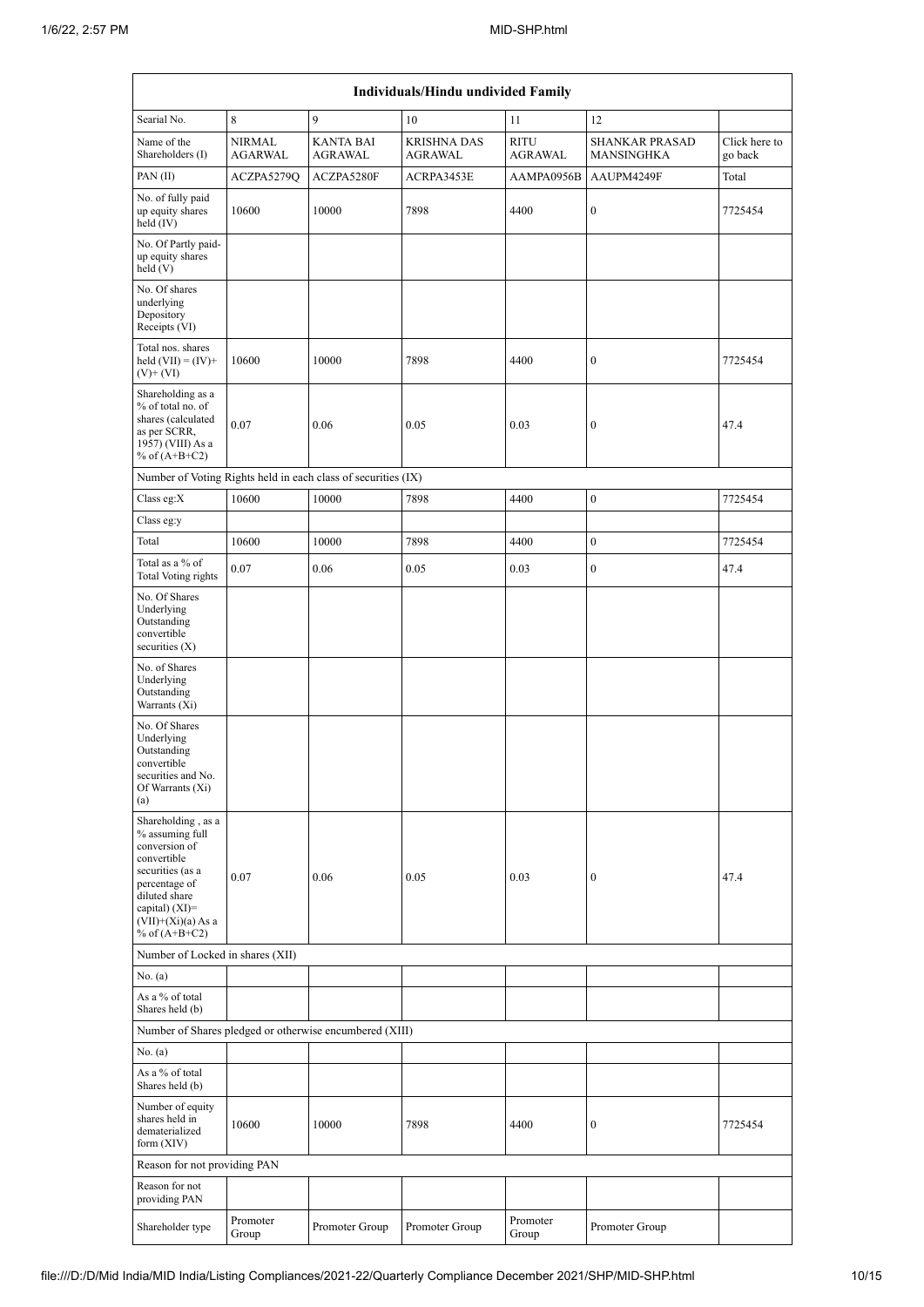|                                                                                                                                                                                      | Any Other (specify)                                           |                       |  |  |  |  |  |  |  |  |
|--------------------------------------------------------------------------------------------------------------------------------------------------------------------------------------|---------------------------------------------------------------|-----------------------|--|--|--|--|--|--|--|--|
| Searial No.                                                                                                                                                                          | $\mathbf{1}$                                                  |                       |  |  |  |  |  |  |  |  |
| Category                                                                                                                                                                             | <b>Bodies Corporate</b>                                       | Click here to go back |  |  |  |  |  |  |  |  |
| Name of the<br>Shareholders (I)                                                                                                                                                      | GANEDIWAL FINANCE AND LEASING PRIVATE LIMITED                 |                       |  |  |  |  |  |  |  |  |
| PAN $(II)$                                                                                                                                                                           | AAACG5936E                                                    | Total                 |  |  |  |  |  |  |  |  |
| No. of the<br>Shareholders (I)                                                                                                                                                       | $\mathbf{1}$                                                  | $\mathbf{1}$          |  |  |  |  |  |  |  |  |
| No. of fully paid<br>up equity shares<br>held (IV)                                                                                                                                   | 573000                                                        | 573000                |  |  |  |  |  |  |  |  |
| No. Of Partly paid-<br>up equity shares<br>held (V)                                                                                                                                  |                                                               |                       |  |  |  |  |  |  |  |  |
| No. Of shares<br>underlying<br>Depository<br>Receipts (VI)                                                                                                                           |                                                               |                       |  |  |  |  |  |  |  |  |
| Total nos. shares<br>held $(VII) = (IV) +$<br>$(V)$ + $(VI)$                                                                                                                         | 573000                                                        | 573000                |  |  |  |  |  |  |  |  |
| Shareholding as a<br>% of total no. of<br>shares (calculated<br>as per SCRR,<br>1957) (VIII) As a<br>% of $(A+B+C2)$                                                                 | 3.52                                                          | 3.52                  |  |  |  |  |  |  |  |  |
|                                                                                                                                                                                      | Number of Voting Rights held in each class of securities (IX) |                       |  |  |  |  |  |  |  |  |
| Class eg: X                                                                                                                                                                          | 573000                                                        | 573000                |  |  |  |  |  |  |  |  |
| Class eg:y                                                                                                                                                                           |                                                               |                       |  |  |  |  |  |  |  |  |
| Total                                                                                                                                                                                | 573000                                                        | 573000                |  |  |  |  |  |  |  |  |
| Total as a % of<br><b>Total Voting rights</b>                                                                                                                                        | 3.52                                                          | 3.52                  |  |  |  |  |  |  |  |  |
| No. Of Shares<br>Underlying<br>Outstanding<br>convertible<br>securities $(X)$                                                                                                        |                                                               |                       |  |  |  |  |  |  |  |  |
| No. of Shares<br>Underlying<br>Outstanding<br>Warrants (Xi)                                                                                                                          |                                                               |                       |  |  |  |  |  |  |  |  |
| No. Of Shares<br>Underlying<br>Outstanding<br>convertible<br>securities and No.<br>Of Warrants (Xi)<br>(a)                                                                           |                                                               |                       |  |  |  |  |  |  |  |  |
| Shareholding, as a<br>% assuming full<br>conversion of<br>convertible<br>securities (as a<br>percentage of<br>diluted share<br>capital) (XI)=<br>$(VII)+(X)$ As a %<br>of $(A+B+C2)$ | 3.52                                                          | 3.52                  |  |  |  |  |  |  |  |  |
| Number of Locked in shares (XII)                                                                                                                                                     |                                                               |                       |  |  |  |  |  |  |  |  |
| No. (a)                                                                                                                                                                              |                                                               |                       |  |  |  |  |  |  |  |  |
| As a % of total<br>Shares held (b)                                                                                                                                                   |                                                               |                       |  |  |  |  |  |  |  |  |
|                                                                                                                                                                                      | Number of Shares pledged or otherwise encumbered (XIII)       |                       |  |  |  |  |  |  |  |  |
| No. (a)                                                                                                                                                                              |                                                               |                       |  |  |  |  |  |  |  |  |
| As a % of total<br>Shares held (b)                                                                                                                                                   |                                                               |                       |  |  |  |  |  |  |  |  |
| Number of equity<br>shares held in<br>dematerialized<br>form (XIV)                                                                                                                   | 573000                                                        | 573000                |  |  |  |  |  |  |  |  |
| Reason for not providing PAN                                                                                                                                                         |                                                               |                       |  |  |  |  |  |  |  |  |
| Reason for not                                                                                                                                                                       |                                                               |                       |  |  |  |  |  |  |  |  |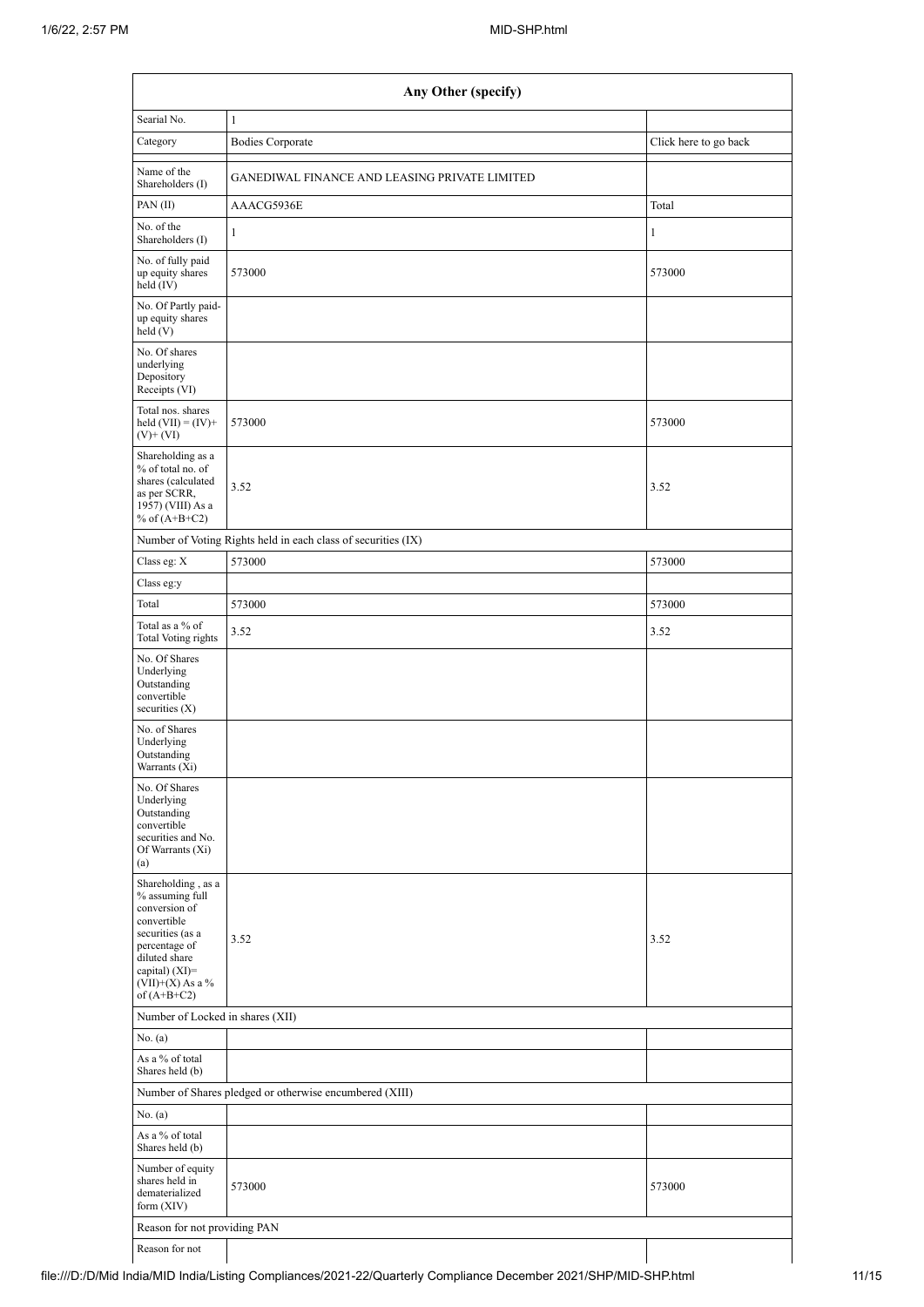| providing PAN                |                |  |
|------------------------------|----------------|--|
| Shareholder type<br>$\sim$ 1 | Promoter Group |  |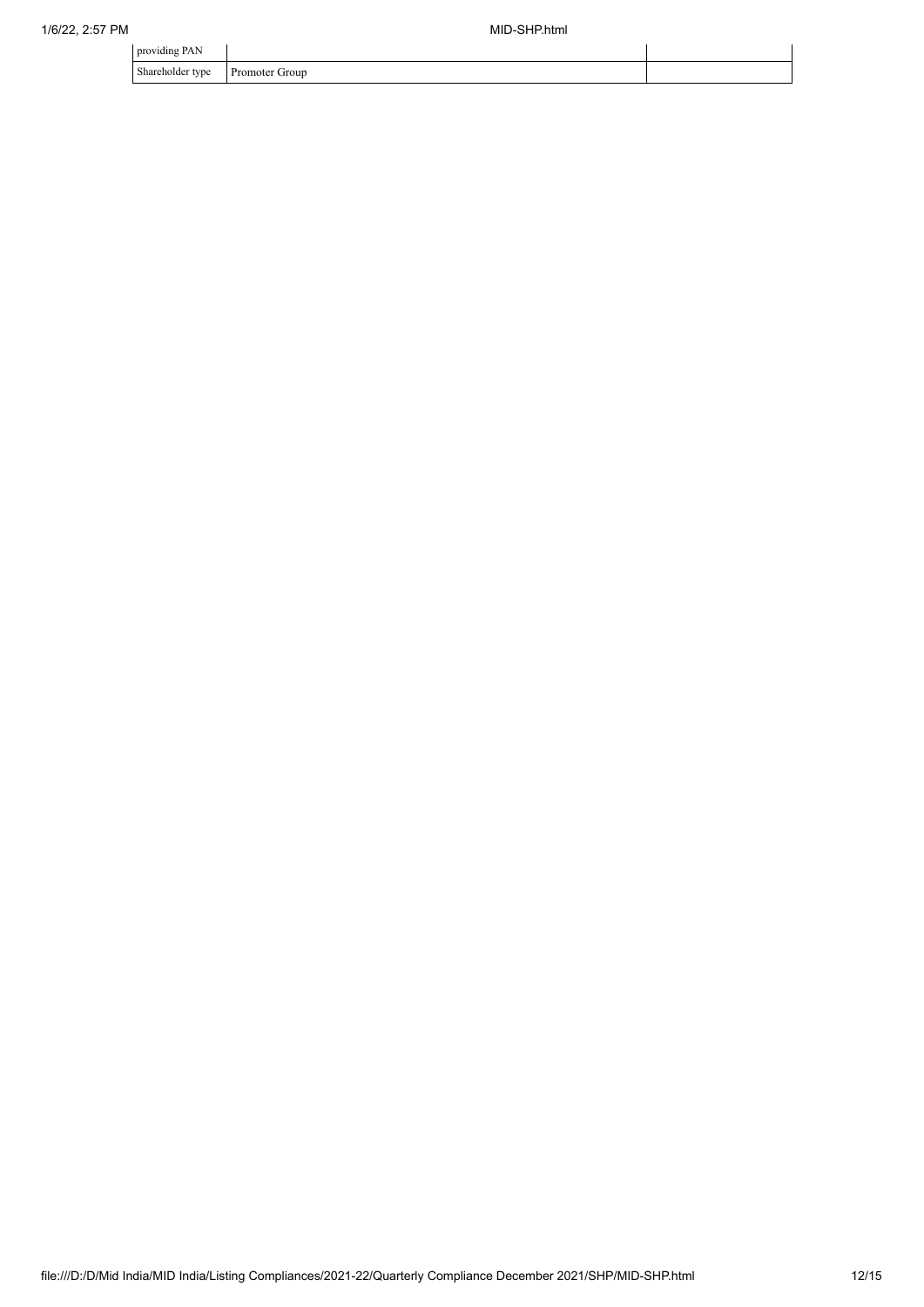| Individuals - ii. Individual shareholders holding nominal share capital in excess of Rs. 2 lakhs.                                                                                    |                                                               |                       |  |  |  |  |  |  |  |
|--------------------------------------------------------------------------------------------------------------------------------------------------------------------------------------|---------------------------------------------------------------|-----------------------|--|--|--|--|--|--|--|
| Searial No.                                                                                                                                                                          | $\mathbf{1}$                                                  |                       |  |  |  |  |  |  |  |
| Name of the<br>Shareholders (I)                                                                                                                                                      | GIRDHARI SAGARMAL BIYANI                                      | Click here to go back |  |  |  |  |  |  |  |
| PAN $(II)$                                                                                                                                                                           | AADPB5632N                                                    | Total                 |  |  |  |  |  |  |  |
| No. of fully paid<br>up equity shares<br>held (IV)                                                                                                                                   | 239300                                                        | 239300                |  |  |  |  |  |  |  |
| No. Of Partly paid-<br>up equity shares<br>held(V)                                                                                                                                   |                                                               |                       |  |  |  |  |  |  |  |
| No. Of shares<br>underlying<br>Depository<br>Receipts (VI)                                                                                                                           |                                                               |                       |  |  |  |  |  |  |  |
| Total nos. shares<br>held $(VII) = (IV) +$<br>$(V)$ + $(VI)$                                                                                                                         | 239300                                                        | 239300                |  |  |  |  |  |  |  |
| Shareholding as a<br>% of total no. of<br>shares (calculated<br>as per SCRR,<br>1957) (VIII) As a<br>% of $(A+B+C2)$                                                                 | 1.47                                                          | 1.47                  |  |  |  |  |  |  |  |
|                                                                                                                                                                                      | Number of Voting Rights held in each class of securities (IX) |                       |  |  |  |  |  |  |  |
| Class eg: $X$                                                                                                                                                                        | 239300                                                        | 239300                |  |  |  |  |  |  |  |
| Class eg:y                                                                                                                                                                           |                                                               |                       |  |  |  |  |  |  |  |
| Total                                                                                                                                                                                | 239300                                                        | 239300                |  |  |  |  |  |  |  |
| Total as a % of<br>Total Voting rights                                                                                                                                               | 1.47                                                          | 1.47                  |  |  |  |  |  |  |  |
| No. Of Shares<br>Underlying<br>Outstanding<br>convertible<br>securities (X)                                                                                                          |                                                               |                       |  |  |  |  |  |  |  |
| No. of Shares<br>Underlying<br>Outstanding<br>Warrants $(X_i)$                                                                                                                       |                                                               |                       |  |  |  |  |  |  |  |
| No. Of Shares<br>Underlying<br>Outstanding<br>convertible<br>securities and No.<br>Of Warrants (Xi)<br>(a)                                                                           |                                                               |                       |  |  |  |  |  |  |  |
| Shareholding, as a<br>% assuming full<br>conversion of<br>convertible<br>securities (as a<br>percentage of<br>diluted share<br>capital) (XI)=<br>$(VII)+(X)$ As a %<br>of $(A+B+C2)$ | 1.47                                                          | 1.47                  |  |  |  |  |  |  |  |
| Number of Locked in shares (XII)                                                                                                                                                     |                                                               |                       |  |  |  |  |  |  |  |
| No. (a)                                                                                                                                                                              |                                                               |                       |  |  |  |  |  |  |  |
| As a % of total<br>Shares held (b)                                                                                                                                                   |                                                               |                       |  |  |  |  |  |  |  |
| Number of equity<br>shares held in<br>dematerialized<br>form $(XIV)$                                                                                                                 | 170500                                                        | 170500                |  |  |  |  |  |  |  |
| Reason for not providing PAN                                                                                                                                                         |                                                               |                       |  |  |  |  |  |  |  |
| Reason for not<br>providing PAN                                                                                                                                                      |                                                               |                       |  |  |  |  |  |  |  |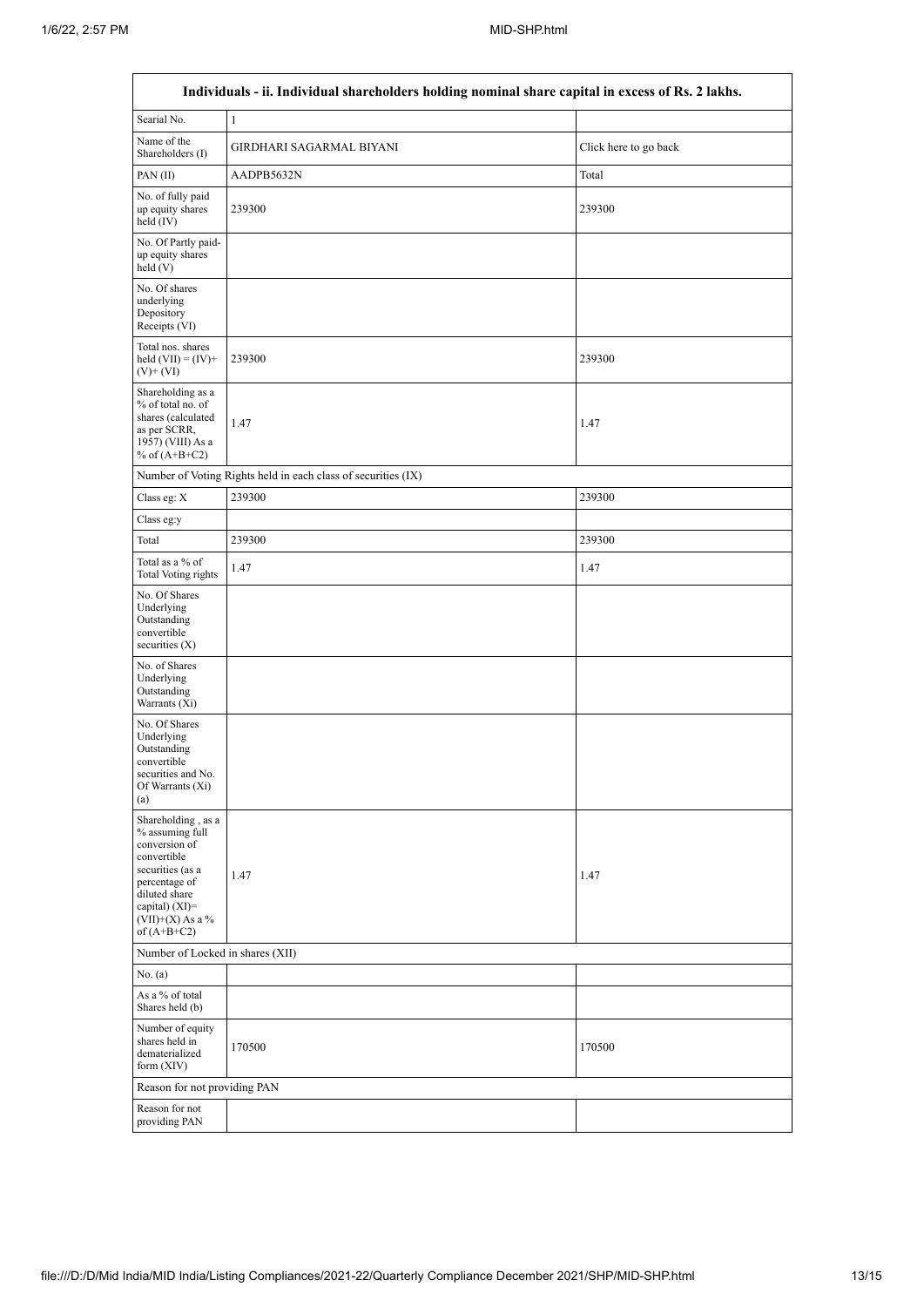| Any Other (specify)                                                                                                                                                                    |                            |                                                               |                                     |                              |                          |  |  |  |  |  |
|----------------------------------------------------------------------------------------------------------------------------------------------------------------------------------------|----------------------------|---------------------------------------------------------------|-------------------------------------|------------------------------|--------------------------|--|--|--|--|--|
| Searial No.                                                                                                                                                                            | $\mathbf{1}$               | $\overline{c}$                                                | 3                                   | $\overline{4}$               |                          |  |  |  |  |  |
| Category                                                                                                                                                                               | <b>Bodies</b><br>Corporate | <b>Bodies Corporate</b>                                       | Overseas Corporate<br><b>Bodies</b> | Non-Resident Indian<br>(NRI) |                          |  |  |  |  |  |
| Category / More<br>than 1 percentage                                                                                                                                                   | Category                   | More than 1 percentage of<br>shareholding                     | Category                            | Category                     |                          |  |  |  |  |  |
| Name of the<br>Shareholders (I)                                                                                                                                                        |                            | HIMMAT FINLEASE PRIVATE<br><b>LIMITED</b>                     |                                     |                              | Click here to go<br>back |  |  |  |  |  |
| PAN(II)                                                                                                                                                                                |                            | AABCH7986E                                                    |                                     |                              | Total                    |  |  |  |  |  |
| No. of the<br>Shareholders (I)                                                                                                                                                         | 81                         | $\mathbf{1}$                                                  | $\mathbf{1}$                        | 952                          | 1034                     |  |  |  |  |  |
| No. of fully paid<br>up equity shares<br>held (IV)                                                                                                                                     | 770070                     | 167040                                                        | 500                                 | 615489                       | 1386059                  |  |  |  |  |  |
| No. Of Partly paid-<br>up equity shares<br>held(V)                                                                                                                                     |                            |                                                               |                                     |                              |                          |  |  |  |  |  |
| No. Of shares<br>underlying<br>Depository<br>Receipts (VI)                                                                                                                             |                            |                                                               |                                     |                              |                          |  |  |  |  |  |
| Total nos. shares<br>held $(VII) = (IV) +$<br>$(V)$ + $(VI)$                                                                                                                           | 770070                     | 167040                                                        | 500                                 | 615489                       | 1386059                  |  |  |  |  |  |
| Shareholding as a<br>% of total no. of<br>shares (calculated<br>as per SCRR,<br>1957) (VIII) As a<br>% of $(A+B+C2)$                                                                   | 4.72                       | 1.02                                                          | $\boldsymbol{0}$                    | 3.78                         | 8.5                      |  |  |  |  |  |
|                                                                                                                                                                                        |                            | Number of Voting Rights held in each class of securities (IX) |                                     |                              |                          |  |  |  |  |  |
| Class eg: X                                                                                                                                                                            | 770070                     | 167040                                                        | 500                                 | 615489                       | 1386059                  |  |  |  |  |  |
| Class eg:y                                                                                                                                                                             |                            |                                                               |                                     |                              |                          |  |  |  |  |  |
| Total                                                                                                                                                                                  | 770070                     | 167040                                                        | 500                                 | 615489                       | 1386059                  |  |  |  |  |  |
| Total as a % of<br>Total Voting rights                                                                                                                                                 | 4.72                       | 1.02                                                          | $\boldsymbol{0}$                    | 3.78                         | 8.5                      |  |  |  |  |  |
| No. Of Shares<br>Underlying<br>Outstanding<br>convertible<br>securities $(X)$                                                                                                          |                            |                                                               |                                     |                              |                          |  |  |  |  |  |
| No. of Shares<br>Underlying<br>Outstanding<br>Warrants (Xi)                                                                                                                            |                            |                                                               |                                     |                              |                          |  |  |  |  |  |
| No. Of Shares<br>Underlying<br>Outstanding<br>convertible<br>securities and No.<br>Of Warrants (Xi)<br>(a)                                                                             |                            |                                                               |                                     |                              |                          |  |  |  |  |  |
| Shareholding, as a<br>% assuming full<br>conversion of<br>convertible<br>securities (as a<br>percentage of<br>diluted share<br>capital) $(XI)=$<br>$(VII)+(X)$ As a %<br>of $(A+B+C2)$ | 4.72                       | 1.02                                                          | $\mathbf{0}$                        | 3.78                         | 8.5                      |  |  |  |  |  |
| Number of Locked in shares (XII)                                                                                                                                                       |                            |                                                               |                                     |                              |                          |  |  |  |  |  |
| No. (a)                                                                                                                                                                                |                            |                                                               |                                     |                              |                          |  |  |  |  |  |
| As a % of total<br>Shares held (b)                                                                                                                                                     |                            |                                                               |                                     |                              |                          |  |  |  |  |  |
| Number of equity<br>shares held in<br>dematerialized<br>form $(XIV)$                                                                                                                   | 343470                     | 167040                                                        | $\mathbf{0}$                        | 33689                        | 377159                   |  |  |  |  |  |
| Reason for not providing PAN                                                                                                                                                           |                            |                                                               |                                     |                              |                          |  |  |  |  |  |
| Reason for not<br>providing PAN                                                                                                                                                        |                            |                                                               |                                     |                              |                          |  |  |  |  |  |